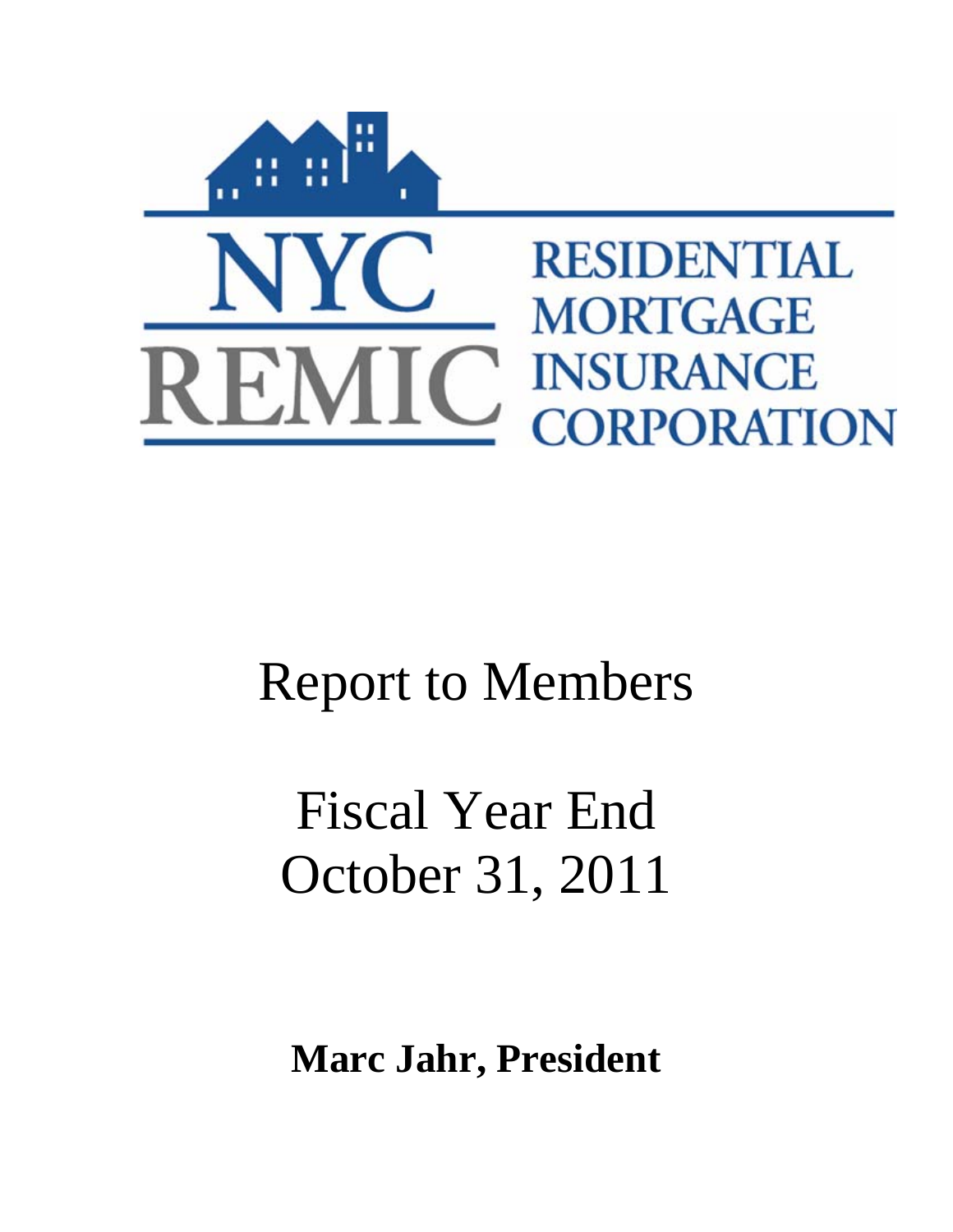

DATE: June 1, 2012

TO: The Chairperson and Members

FROM: Marc Jahr

SUBJECT: Report on REMIC Fiscal Year 2011 Activities

I am pleased to report that the New York City Residential Mortgage Insurance Corporation ("REMIC") continued its role in helping to establish and maintain the available stock of affordable housing throughout New York City during the fiscal year ended October 31, 2011. Certificates of Insurance were issued for 10 properties with an insured amount of \$10.1 million, representing 955 units and \$50.3 million in mortgage amount outstanding. Commitments to Insure were issued for 22 properties with an insured amount of \$34.0 million, representing 2,608 units and \$170.1 million in mortgage amount outstanding.

A detailed summary of the activities and accomplishments of REMIC during the fiscal year ended October 31, 2011 is attached for your review.

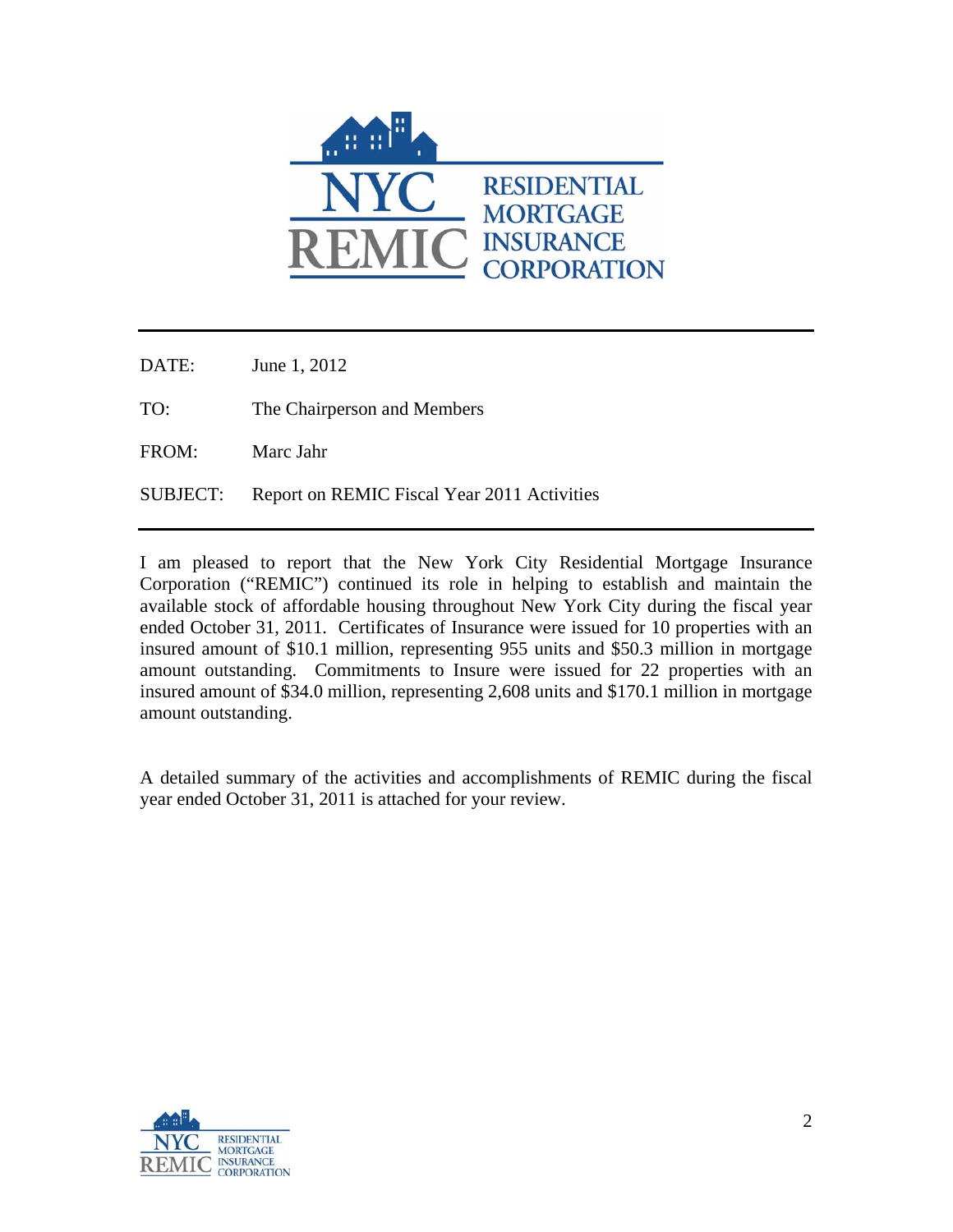### **MISSION & HISTORY**

The New York City Residential Mortgage Insurance Corporation ("REMIC") is a public benefit corporation created to promote the production and rehabilitation of affordable housing in New York City through the issuance of mortgage insurance. REMIC plays an integral role in New York City's efforts to stabilize and revitalize the City's diverse neighborhoods.

Founded as the New York City Rehabilitation Mortgage Insurance Corporation in 1973 by the State Legislature with a \$7.5 million loan from New York City, REMIC was created to promote the development of affordable housing in specifically designated distressed areas of New York City. Using mortgage insurance, REMIC worked to promote the issuance of residential loans, many of which would not have proceeded without credit enhancement.

In 1993, the State Legislature amended the REMIC statute, changing REMIC's parameters to no longer restrict REMIC to designated distressed areas, but instead, to encourage REMIC to insure mortgages throughout New York City. At the same time, REMIC was renamed the New York City Residential Mortgage Insurance Corporation and was reorganized as a subsidiary of the New York City Housing Development Corporation ("HDC"). The original \$7.5 million loan was returned to the City, with HDC funding REMIC reserve requirements as required by REMIC's enabling statute. These legal changes and transfers of funds created a "New REMIC" entity, while certain reserve requirements remained in place for the "Old REMIC" insured projects. In 2011, HDC injected \$7.5 million into REMIC to enable additional future capacity.

Since becoming a subsidiary of HDC, REMIC has actively sought to become a more formidable presence in the mortgage insurance business by significantly increasing the volume of its underwriting while maintaining adherence to strict underwriting standards. In its 38 years of existence, the REMIC insured portfolio has performed well, having paid only 12 claims for insured loans totaling \$598,291.

As of June 2012, REMIC had a "AA" rating from Standard & Poor's.

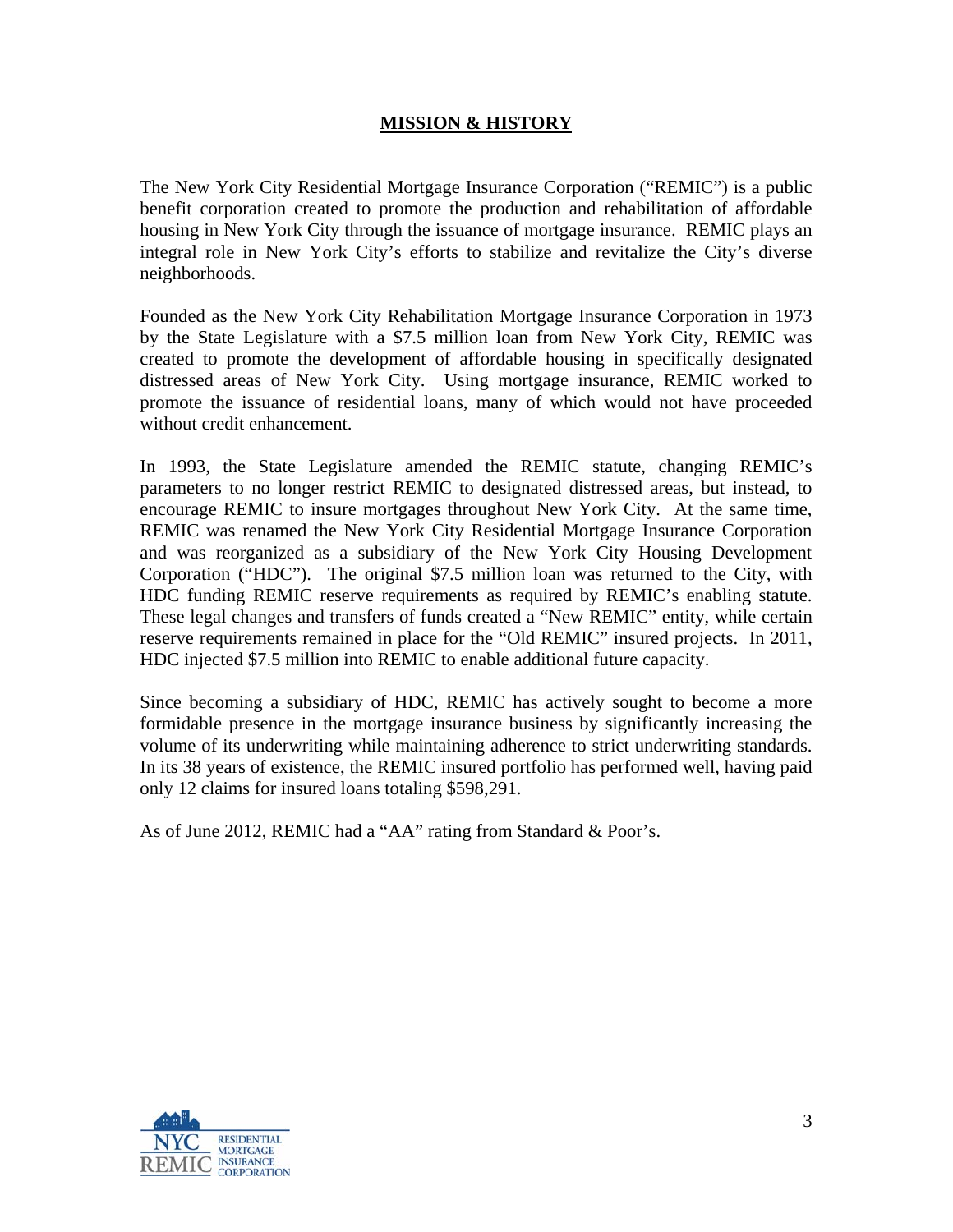#### **FISCAL YEAR 2011 SUMMARY**

During fiscal year 2011 (November 1, 2010 through October 31, 2011), REMIC issued Commitments to Insure to 22 properties, with a total of 2,608 units, a total insured amount of \$34.0 million, and a total mortgage amount of \$170.1 million. During fiscal year 2011, REMIC issued Certificates of Insurance to 10 properties, with a total of 955 units, a total insured amount of \$10.1 million, and a total mortgage amount of \$50.3 million.

As of October 31, 2011, REMIC had a total amount of insurance outstanding of \$129.0 million, with a total mortgage amount outstanding related to such insurance of \$463.3 million. In addition, REMIC had total commitments outstanding of \$112.6 million with a total mortgage amount outstanding related to such insurance of \$561.8 million.

Details of the Commitments to Insure and the Certificates of Insurance that REMIC issued during fiscal year 2011 are on the following two pages.

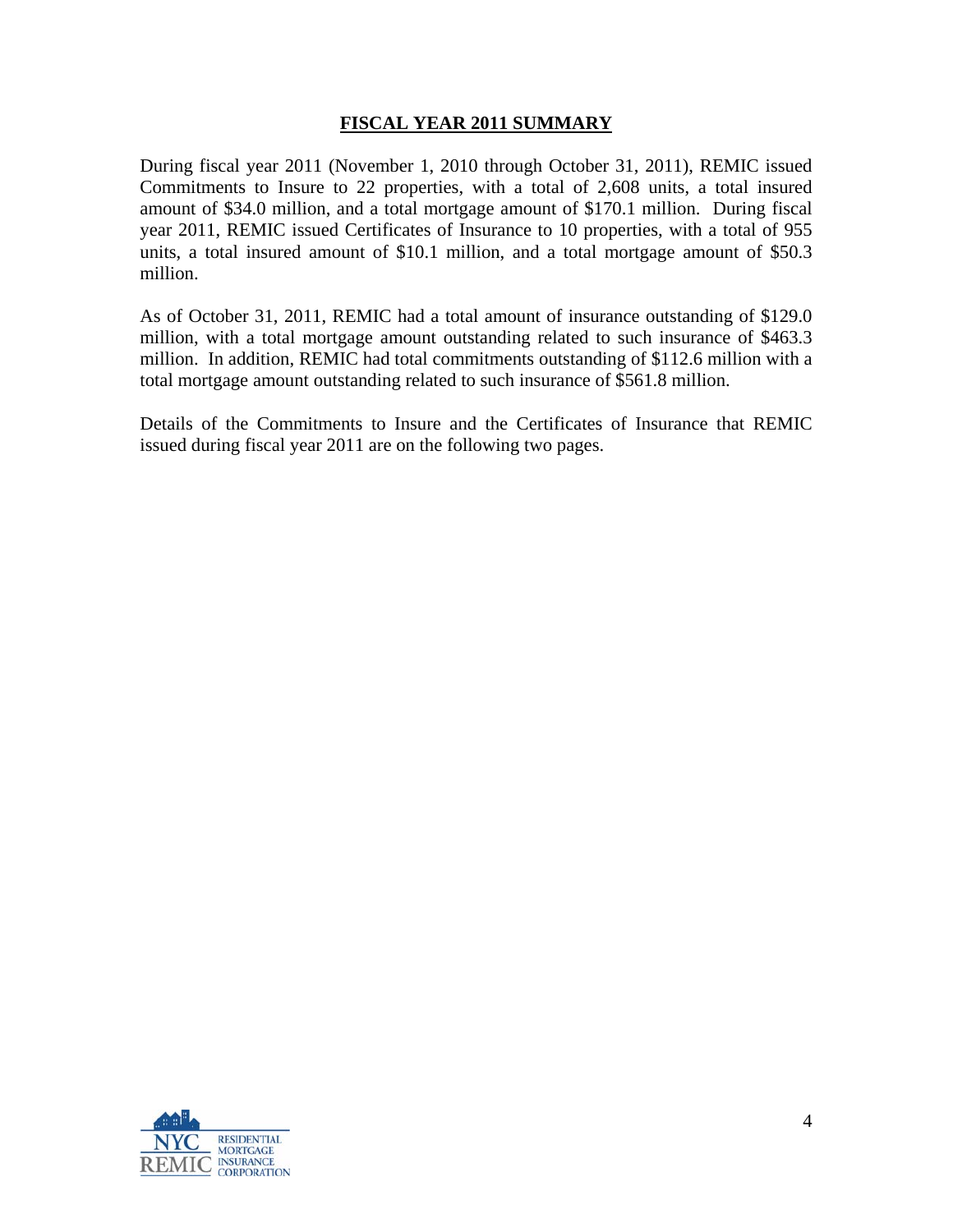| <b>COMMITMENTS TO INSURE ISSUED DURING FY2011:</b> |               |                 |                         |         |
|----------------------------------------------------|---------------|-----------------|-------------------------|---------|
|                                                    |               | <b>Original</b> |                         |         |
|                                                    |               | Mortgage        | <b>Original Insured</b> |         |
| <b>Property</b>                                    | <b>Lender</b> | <b>Amount</b>   | <b>Amount</b>           | # Units |
| Bronx:                                             |               |                 |                         |         |
| <b>Cliffside Properties</b>                        | <b>HDC</b>    | \$5,370,000     | \$1,074,000             | 88      |
| <b>Courtlandt Crescent</b>                         | <b>HDC</b>    | \$8,635,000     | \$1,727,000             | 217     |
| El Jardin de Seline                                | <b>HDC</b>    | \$5,200,000     | \$1,040,000             | 84      |
| Lindenguild Hall                                   | <b>HDC</b>    | \$4,220,000     | \$844,000               | 104     |
| Newbold Avenue                                     | <b>HDC</b>    | \$8,600,000     | \$1,720,000             | 69      |
| Ocelot ECW                                         | <b>HDC</b>    | \$2,685,000     | \$537,000               | 119     |
| <b>Prospect Court</b>                              | <b>HDC</b>    | \$4,060,000     | \$812,000               | 59      |
| St. Ann's Terrace ABH                              | <b>HDC</b>    | \$25,830,000    | \$5,166,000             | 166     |
| <b>St. Ann's Terrace CDE</b>                       | <b>HDC</b>    | \$21,435,000    | \$4,287,000             | 314     |
| Via Verde Coop Apartments                          | <b>HDC</b>    | \$1,210,000     | \$242,000               | 71      |
| <b>Walton Henwood Apartments</b>                   | <b>HDC</b>    | \$5,515,000     | \$1,103,000             | 105     |
| <b>Washington Bridge View</b>                      | <b>HDC</b>    | \$900,000       | \$180,000               | 48      |
| <b>Total Bronx:</b>                                |               | \$93,660,000    | \$18,732,000            | 1,444   |
|                                                    |               |                 |                         |         |
| <b>Brooklyn:</b>                                   |               |                 |                         |         |
| <b>Bergen Street Coop</b>                          | <b>HDC</b>    | \$1,000,000     | \$200,000               | 48      |
| <b>Bradford</b>                                    | <b>HDC</b>    | \$20,720,000    | \$4,144,000             | 105     |
| <b>Coney Island Commons</b>                        | <b>HDC</b>    | \$8,500,000     | \$1,700,000             | 195     |
| <b>Gateway Elton</b>                               | <b>HDC</b>    | \$12,030,000    | \$2,406,000             | 197     |
| Navy Green R-1                                     | <b>HDC</b>    | \$6,960,000     | \$1,392,000             | 112     |
| <b>Total Brooklyn:</b>                             |               | \$49,210,000    | \$9,842,000             | 657     |
|                                                    |               |                 |                         |         |
| <b>Manhattan:</b>                                  |               |                 |                         |         |
| 520-540 Audubon Avenue                             | <b>HDC</b>    | \$4,095,000     | \$819,000               | 138     |
| Genesis Cornerstone                                | <b>HDC</b>    | \$11,630,000    | \$2,326,000             | 86      |
| Harlem River Point North                           | <b>HDC</b>    | \$8,670,000     | \$1,734,000             | 173     |
| Revive 103 North                                   | <b>HDC</b>    | \$1,245,000     | \$249,000               | 30      |
| The Dempsey                                        | <b>HDC</b>    | \$1,620,000     | \$324,000               | 80      |
| <b>Total Manhattan:</b>                            |               | \$27,260,000    | \$5,452,000             | 507     |
|                                                    |               |                 |                         |         |
| TOTAL COMMITTED (22 PROJECTS):                     |               | \$170,130,000   | \$34,026,000            | 2,608   |

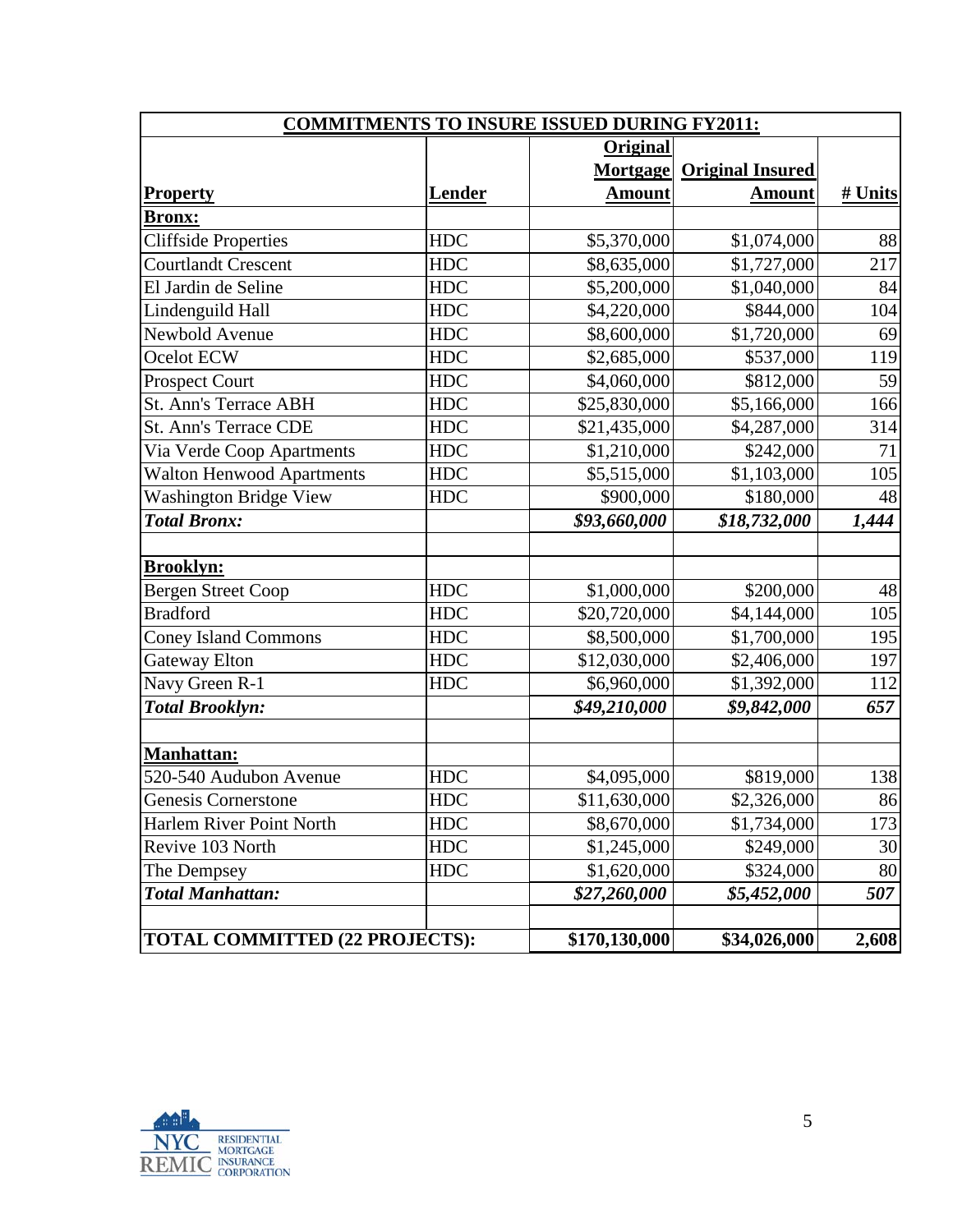| <b>CERTIFICATES OF INSURANCE ISSUED DURING FY2011:</b> |               |                 |                       |         |
|--------------------------------------------------------|---------------|-----------------|-----------------------|---------|
|                                                        |               | <b>Mortgage</b> |                       |         |
| <b>Property</b>                                        | <b>Lender</b> | <b>Amount</b>   | <b>Insured Amount</b> | # Units |
| <b>Bronx:</b>                                          |               |                 |                       |         |
| <b>Prospect Avenue</b>                                 | <b>HDC</b>    | \$5,415,000     | \$1,083,000           | 124     |
| 1211 Southern Boulevard                                | <b>HDC</b>    | \$6,835,000     | \$1,367,000           | 123     |
| <b>Monterey Apartments</b>                             | <b>HDC</b>    | \$1,490,000     | \$298,000             | 97      |
| 1085 Washington Avenue                                 | <b>HDC</b>    | \$5,690,000     | \$1,138,000           | 90      |
| <b>Westchester Avenue</b>                              | <b>HDC</b>    | \$2,870,000     | \$574,000             | 69      |
| Putnam Deegan II                                       | <b>HDC</b>    | \$4,310,000     | \$862,000             | 44      |
| <b>Total Bronx:</b>                                    |               | \$26,610,000    | \$5,322,000           | 547     |
|                                                        |               |                 |                       |         |
| <b>Brooklyn:</b>                                       |               |                 |                       |         |
| <b>Bristol Hopkinson/The Beacon</b>                    | <b>HDC</b>    | \$6,970,000     | \$1,394,000           | 168     |
| <b>Total Brooklyn:</b>                                 |               | \$6,970,000     | \$1,394,000           | 168     |
| <b>Manhattan:</b>                                      |               |                 |                       |         |
| <b>Lenox Powell Apartments</b>                         | <b>HDC</b>    | \$2,935,000     | \$587,000             | 59      |
| <b>Clinton Parkview</b>                                | <b>HDC</b>    | \$11,295,000    | \$2,259,000           | 96      |
| West 153rd Street                                      | <b>HDC</b>    | \$2,470,000     | \$494,000             | 85      |
| <b>Total Manhattan:</b>                                |               | \$16,700,000    | \$3,340,000           | 240     |
| <b>TOTAL INSURED (10 PROJECTS):</b>                    |               | \$50,280,000    | \$10,056,000          | 955     |

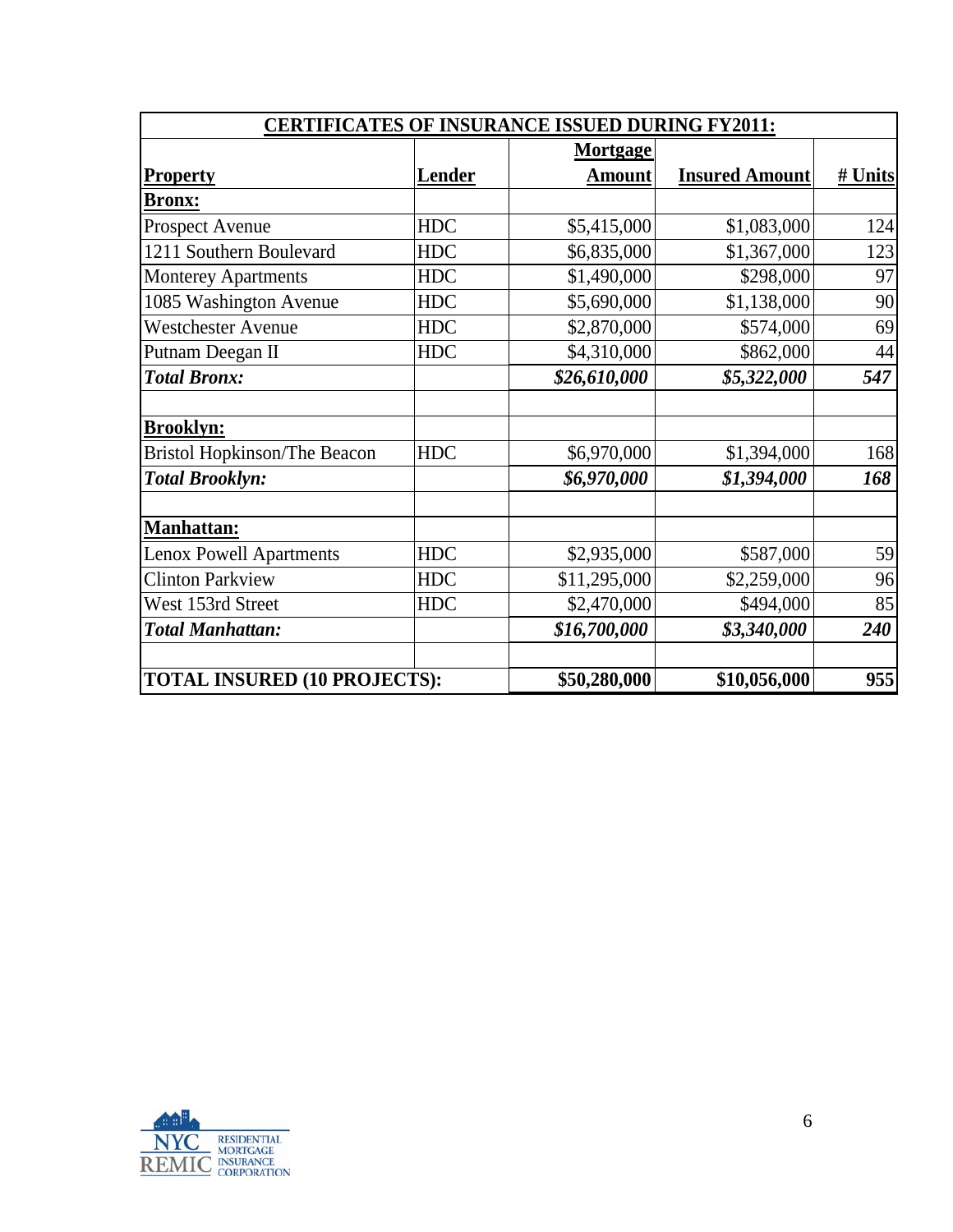## **YEAR-OVER-YEAR COMPARISON FY 2011 VERSUS FY 2010**

# **Commitments to Insure**

|                       | <b>FY 2010</b> | <b>FY 2011</b> |
|-----------------------|----------------|----------------|
| # Projects            | 22             | 22             |
| # Units               | 2.425          | 2,608          |
| <b>Insured Amount</b> | \$24,424,000   | \$34,026,000   |
| Mortgage Amount       | \$122,120,000  | \$170,130,000  |
|                       |                |                |

# **Certificates of Insurance:**

| # Projects            |              | 10           |
|-----------------------|--------------|--------------|
| # Units               | 1,008        | 955          |
| <b>Insured Amount</b> | \$8,177,816  | \$10,056,000 |
| Mortgage Amount       | \$40,889,078 | \$50,280,000 |

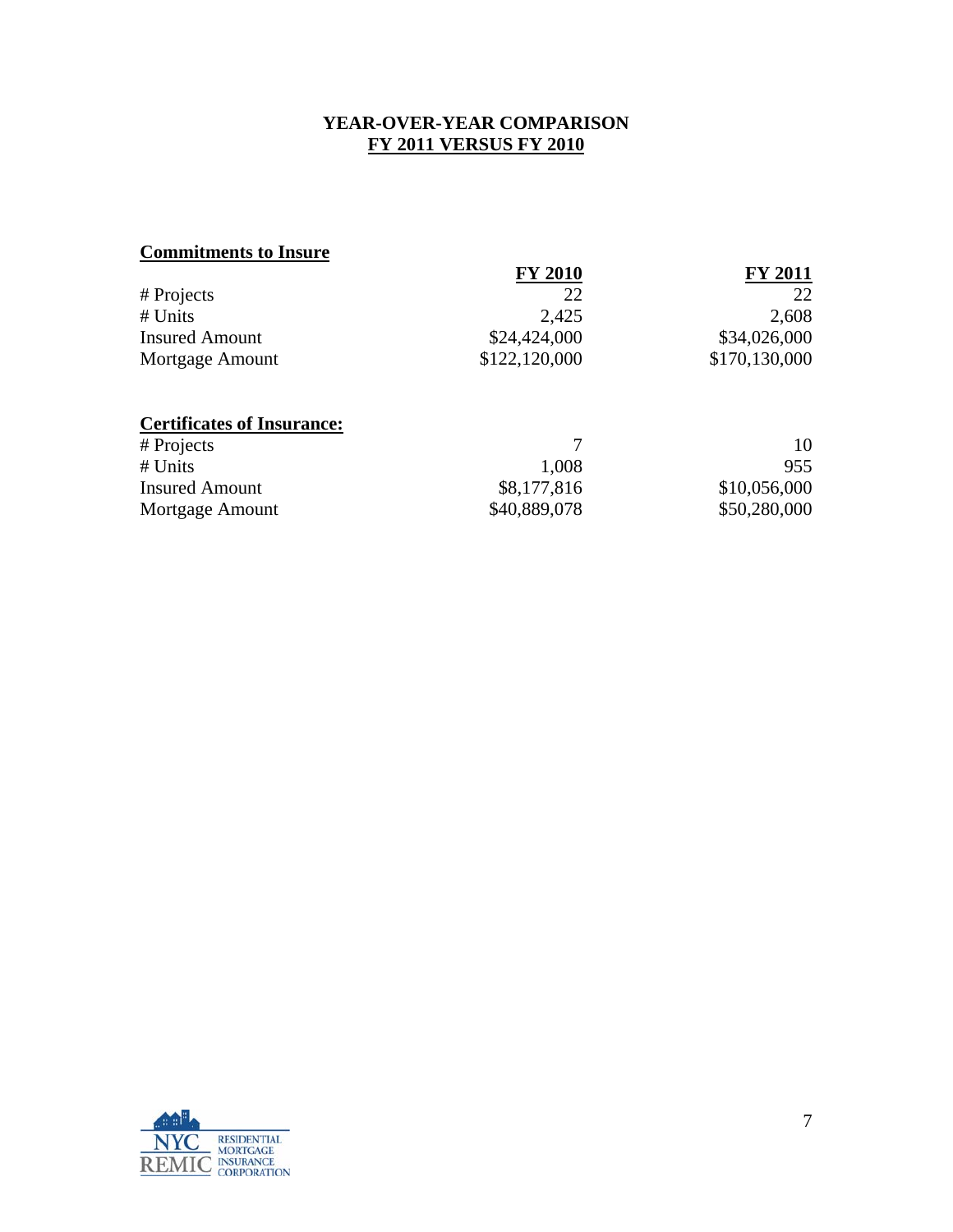# **ANNUAL COMMITMENT ACTIVITY**

| <b>Fiscal Year</b> | # Loans        | <b>Insured Amount</b> | <b>Mortgage Amount</b> | # Units |
|--------------------|----------------|-----------------------|------------------------|---------|
| 1993               | $\overline{4}$ | \$1,567,381           | \$1,928,744            | 187     |
| 1994               | 13             | \$2,693,548           | \$3,763,660            | 334     |
| 1995               | 14             | \$5,014,621           | \$7,208,793            | 393     |
| 1996               | 26             | \$18,865,200          | \$23,366,950           | 1,139   |
| 1997               | 24             | \$14,912,594          | \$18,428,876           | 1,162   |
| 1998               | 28             | \$14,604,742          | \$15,572,362           | 686     |
| 1999               | 36             | \$19,652,037          | \$36,923,037           | 1,077   |
| 2000               | 69             | \$28,622,957          | \$61,518,039           | 1,668   |
| 2001               | 53             | \$25,765,925          | \$79,727,587           | 1,232   |
| 2002               | 33             | \$16,290,443          | \$42,190,603           | 789     |
| 2003               | 47             | \$41,525,739          | \$119,952,922          | 1,673   |
| 2004               | 11             | \$8,411,263           | \$12,285,612           | 329     |
| 2005               | $8\,$          | \$10,079,063          | \$33,367,750           | 477     |
| 2006               | 29             | \$20,673,355          | \$73,358,770           | 1,427   |
| 2007               | 11             | \$10,922,260          | \$58,041,298           | 751     |
| 2008               | 21             | \$32,593,062          | \$148,746,311          | 3,134   |
| 2009               | 24             | \$37,360,000          | \$186,800,000          | 2,600   |
| 2010               | 22             | \$24,424,000          | \$122,120,000          | 2,425   |
| 2011               | 22             | \$34,026,000          | \$170,130,000          | 2,608   |
| <b>Total</b>       | 495            | \$368,004,190         | \$1,215,431,314        | 24,091  |

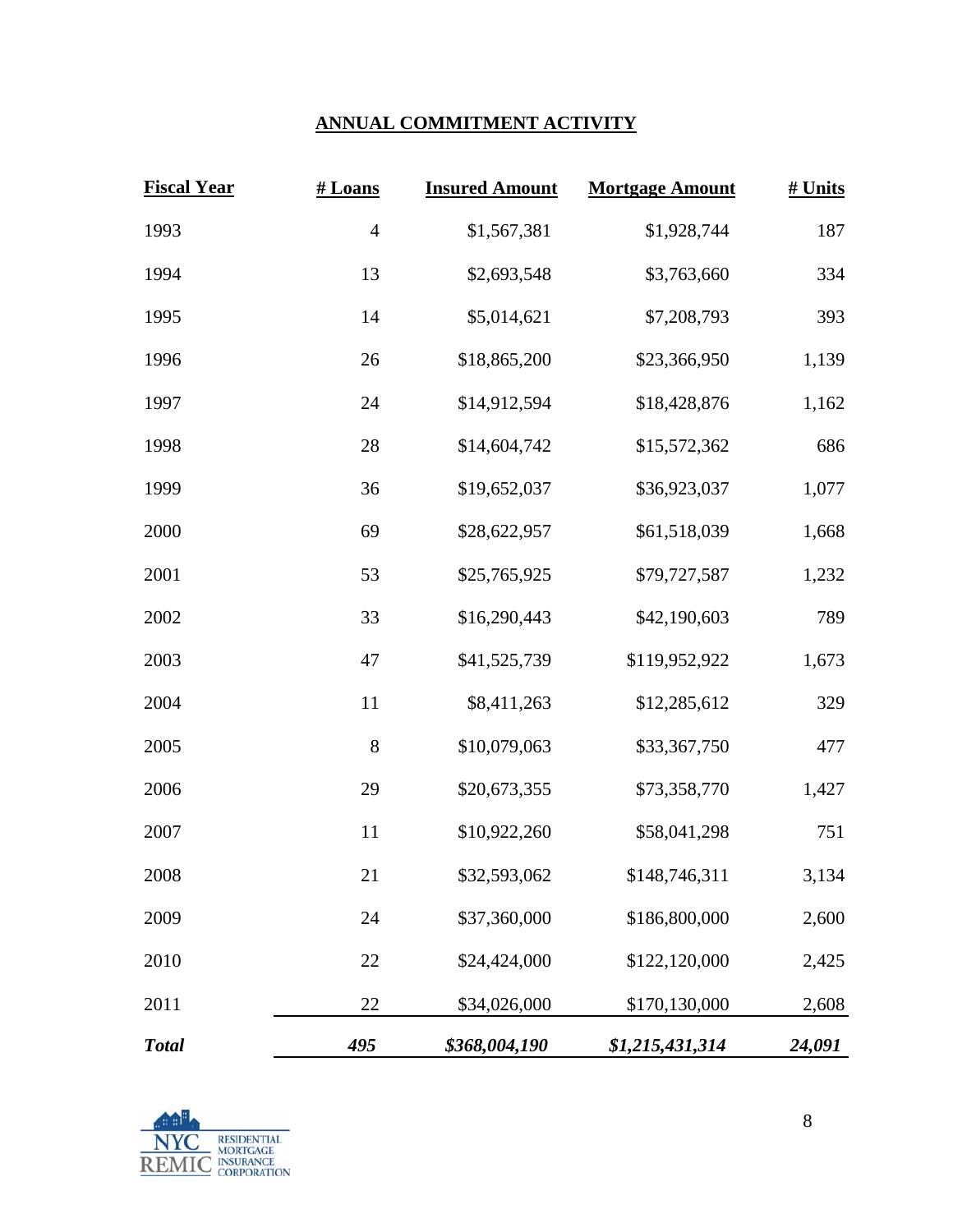# **REMIC COMMITMENT HISTORY**

*Mortgage Amounts Committed Since 1993 (\$Millions)*



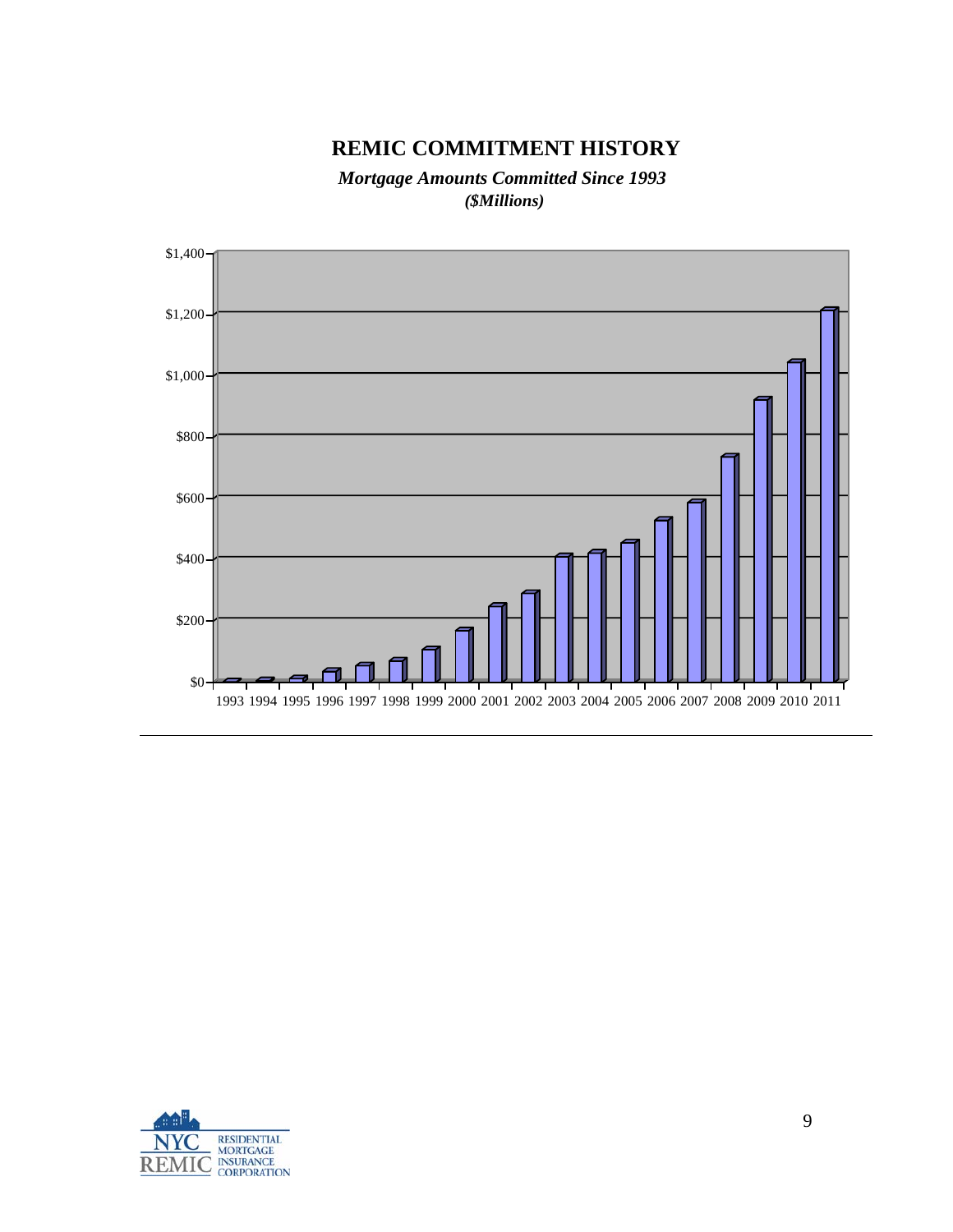### **REMIC FY 2011 FUND BALANCES**

|                                               | <b>Restricted Fund</b> | <b>Unrestricted Fund</b> |                              |
|-----------------------------------------------|------------------------|--------------------------|------------------------------|
| <b>Fund</b>                                   | <b>Balance</b>         |                          | <b>Balance TOTAL BALANCE</b> |
| Mortgage Insurance                            | \$180,613              | \$43,639                 | \$224,252                    |
| <b>Housing Insurance</b>                      | \$48,267,222           | \$1,231,683              | \$49,498,905                 |
| <b>Premium Reserve</b>                        | \$0                    | \$4,604,786              | \$4,604,786                  |
| <b>Operating Account</b>                      | $(\$52,661)$           | \$22,808,750             | \$22,756,089                 |
| <b>Cumulative Unrealized</b><br>Gain / (Loss) | \$52,661               | \$0                      | \$52,661                     |
| <b>TOTAL</b>                                  | \$48,447,835           | \$28,688,857             | \$77,136,692                 |
|                                               |                        |                          |                              |

At the close of fiscal year 2011, REMIC had an amortized fund balance of \$77,136,692, a 17% increase from fiscal year-end 2010. In March 2011, the Members of HDC approved additional funding for REMIC in the amount of \$7.5 million in order to give REMIC increased capacity for its insurance business going forward. This accounted for the large increase in total fund balance year-over-year.

## **REMIC Annual Fund Balance** *(\$Millions)*



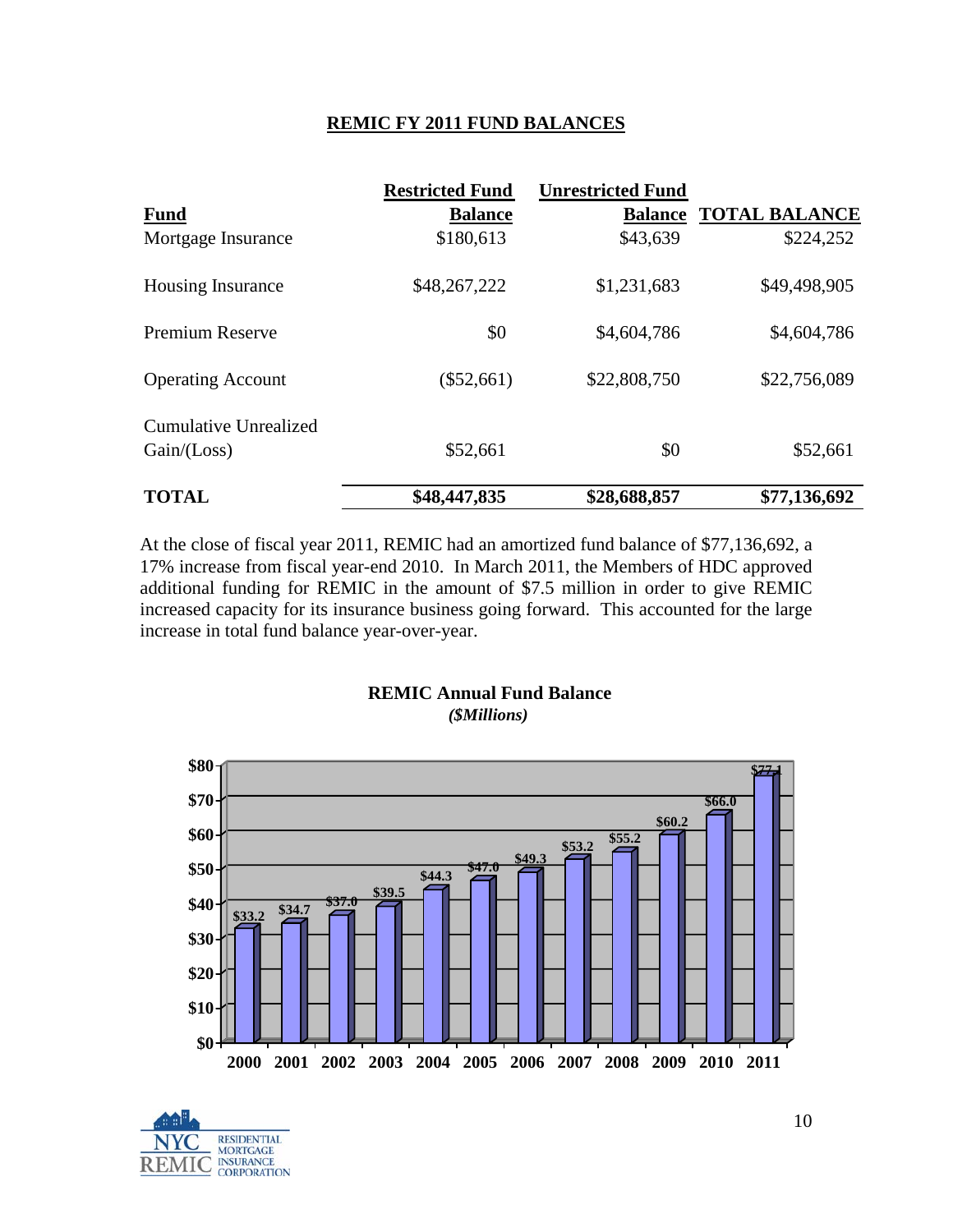### **REMIC INSURANCE CAPACITY**

In accordance with New York State statute, REMIC set aside reserves to cover insurance commitments and contracts entered into by "Old REMIC" and "New REMIC," as well as properties currently in pipeline. REMIC ended fiscal year 2011 with undesignated reserves of approximately \$25.1 million. This undesignated reserve amount results in an available capacity to insure approximately \$125.5 million in insured amount, or a potential \$628 million in mortgage amount (assuming 20% insurance).

## **CREDIT RATINGS**

As of June 2012, Standard & Poor's maintained a "AA" credit rating for REMIC.

#### **CLAIMS PAYMENT HISORY**

During fiscal year 2011, there were no insurance claims paid on either "Old REMIC" or "New REMIC" properties. The total amount of claims paid since 1973 remains at \$598,291.

#### **"OLD REMIC" PROPERTIES**

As of October 31, 2011, "Old REMIC" had in its portfolio insured mortgages for 7 properties with 122 units. The current aggregate balance of these insured mortgages is \$416,122 with REMIC insurance in effect of \$180,613.

#### **"NEW REMIC" PROPERTIES**

As of October 31, 2011, "New REMIC" had in its portfolio insured mortgages for 180 properties with 9,060 units. The current aggregate balance of these insured mortgages is \$462,926,800 with REMIC insurance in effect of \$128,784,730.

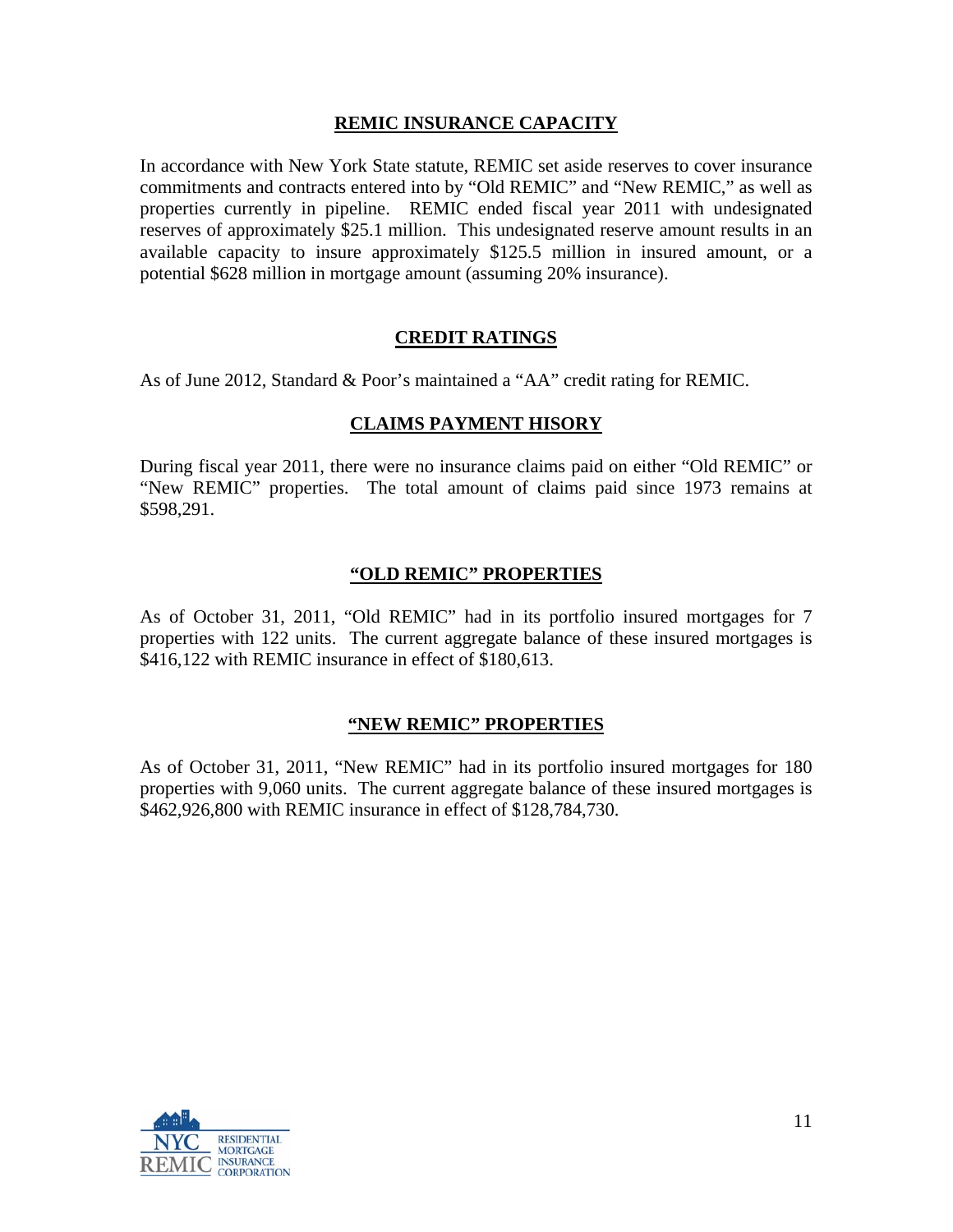## **INVESTMENT SUMMARY**

As of October 31, 2011, REMIC reserves were invested in securities of various U.S. Government Agencies, Municipals, Repurchase Agreements, and Money Market Funds. Details are provided below:

|                                            | <b>Interest</b> |                      |
|--------------------------------------------|-----------------|----------------------|
| <b>Par Amount Description</b>              | Rate            | <b>Maturity Date</b> |
| \$859,469 FHLB                             | 4.00%           | 08/26/25             |
| \$10,000,000 FHLMC                         | 3.00%           | 10/25/21             |
| \$8,000,000 FNMA                           | 3.75%           | 10/21/25             |
| \$7,000,000 FNMA                           | 5.00%           | 04/25/31             |
| \$15,000,000 FNMA                          | 4.00%           | 10/24/31             |
| \$963,445 HSBC Money Market                | 0.15%           | 11/01/11             |
| \$18,637,378 Signature Bank Money Market   | 1.10%           | 11/01/11             |
| \$449,000 NYC GO Taxable G-2               | 3.10%           | 03/01/15             |
| \$3,089,200 Repurchase Agreement (Daiwa)   | 0.06%           | 11/07/11             |
| \$13,027,000 Repurchase Agreement (Mizuho) | 0.04%           | 11/07/11             |
| \$77,025,491 TOTAL                         |                 |                      |

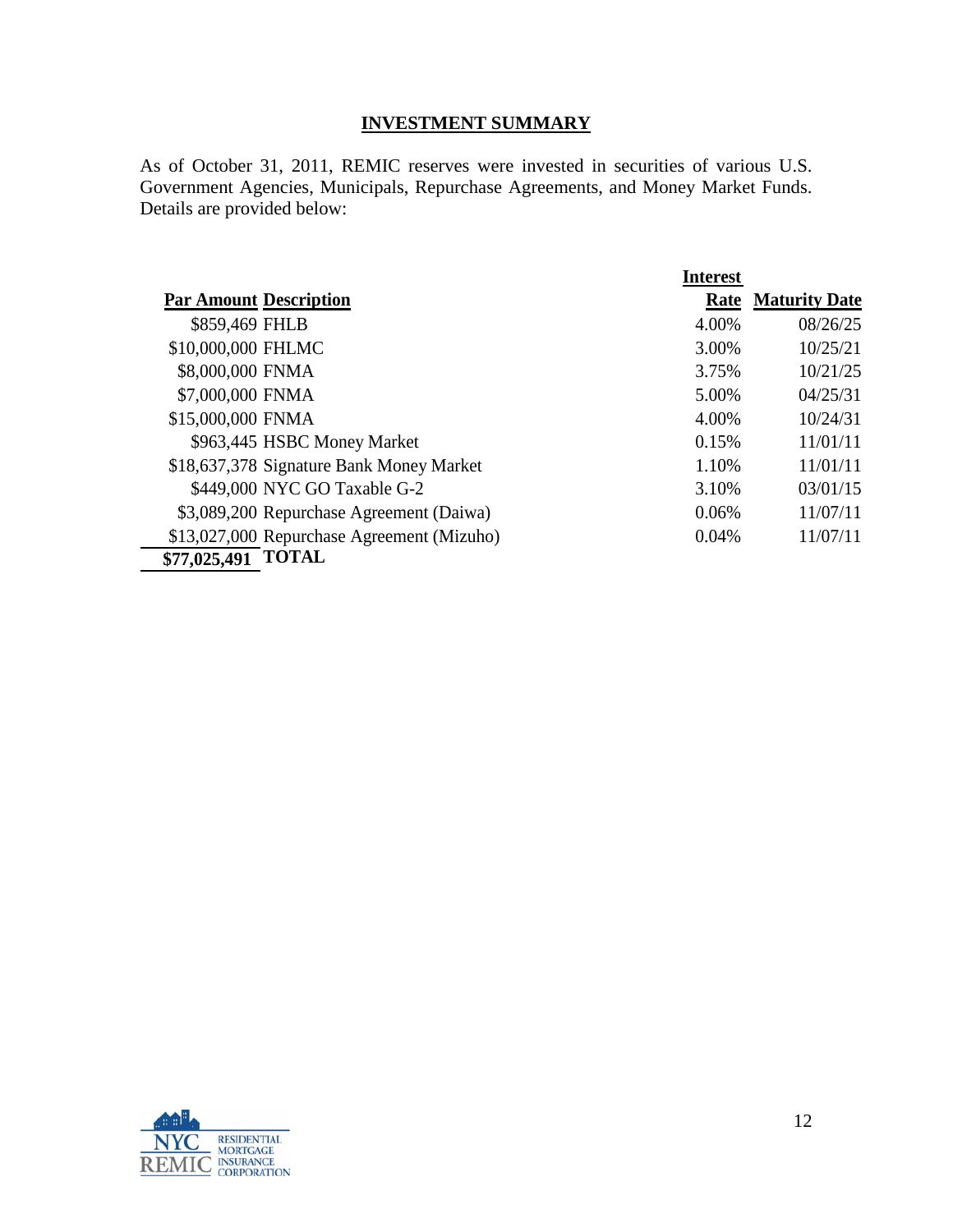## **REVENUES & EXPENSES**

The following is a review of REMIC's revenues and expenses for fiscal year 2011 with an explanation of each budget category:

| (\$Thousands)                   | <b>FY2010</b> | <b>FY2011</b> |
|---------------------------------|---------------|---------------|
| <b>Operating Revenues:</b>      |               |               |
| Insurance Premiums & Fees       | \$1,378       | \$1,484       |
|                                 |               |               |
| <b>Investment</b> Income        | \$4,609       | \$2,642       |
| <b>Total Operating Revenues</b> | \$5,987       | \$4,126       |
| <b>Operating Expenses:</b>      |               |               |
| Reimbursement of HDC Overhead   | \$210         | \$440         |
| <b>Insurance Claims</b>         | \$0           | \$0           |
| <b>Total Operating Expenses</b> | \$210         | \$440         |
| <b>REMIC OPERATING SURPLUS</b>  | \$5,777       | \$3,686       |
| Capital Injection From HDC      | \$0           | \$7,500       |
| <b>CHANGE IN NET ASSETS</b>     | \$5,777       | \$11,186      |